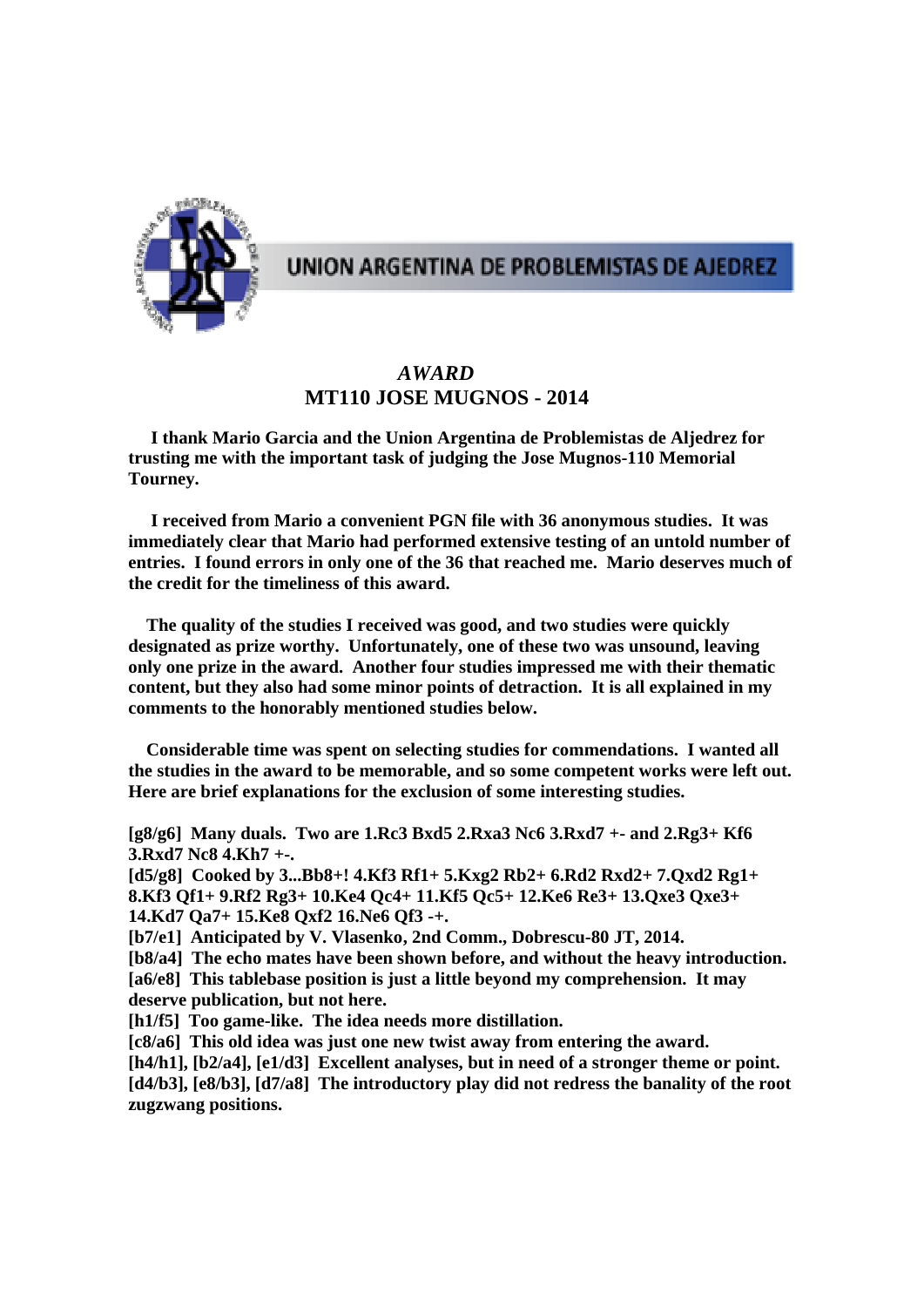

 **This is a memorable bit of chess poetry. The clear and concise struggle ends with a knight promotion and model mate.** 

**1.Kg8!** 

1.Kg7? b1Q 2.f7+ Kd8 3.Nf4 Ne8+ =

**1...b1Q 2.f7+ Kd8 3.Nf4!**   $3.$ Ng5? Qf5! =

**3...Qf5 4.N8g6 Ne6 5.Nxe6+Kd7**  5...Qxe6 6.Be7+ Kc7 7.Kg7 +-

## **6.Ba3!**

6.Bb4? Kxe6 7.f8N+ Kd5! 8.Ne7+ Kc4 =

**6...Kxe6**  6...Qxg6+ 7.Ng7 +-

**7.f8N+!Kf6**  7...Kd5 8.Ne7 +-

**8.Be7 Mate. Lovely**.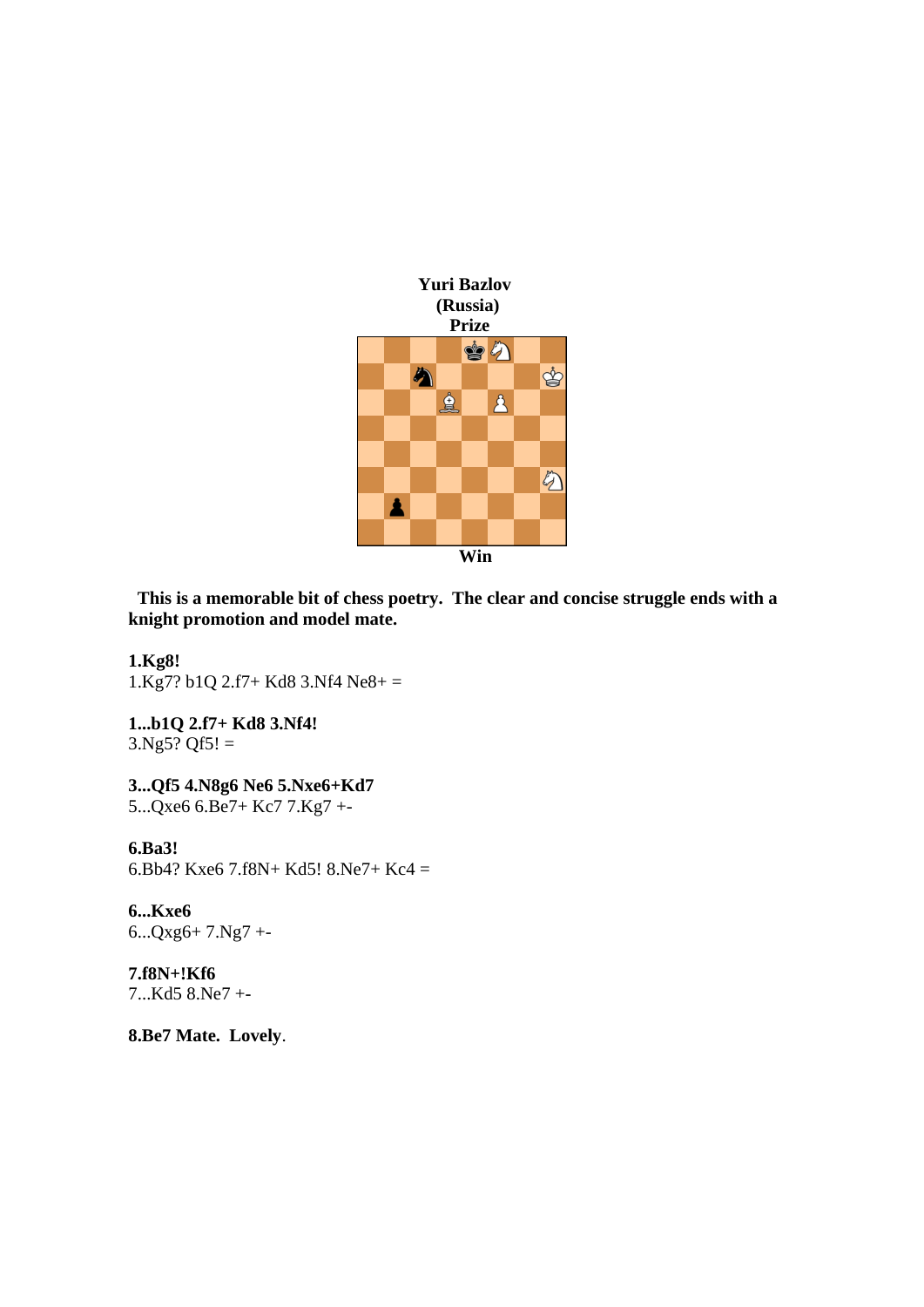

**A well constructed logical study. It hasn't got the longest or deepest thematic try seen lately, but difficulty is not a main criterion. The precision of the mechanism, with its unifying knight forks, lifts the study to a good artistic level. A certain debt is owed to M. Liburkin, 2nd Prize, Shakhmaty v SSSR, 1949.** 

**1.d5+ Rxg1 2.c5+!**  Thematic try 2.Kxg1? Re1+ 3.Kxg2 Re2+ 4.Kf3 Ra2 5.Nd2 Rxa1 6.Nxb3 Ra3 -+

**2...Kb7**  2...Kxc5 3.Kxg1 Re1+ 4.Kxg2 Re2+ 5.Kf3 Ra2 6.Nd2 Rxa1 7.Nxb3+ =

**3.c6+! Kb8**  3...Kb6 4.Kxg1 Re1+ 5.Kxg2 Re2+ 6.Kf3 Ra2 7.Nd2 Rxa1 8.Ke4! b2 9.Nc4+ =

**4.c7+! Kxc7**  MAIN 4...Rxc7 5.Kxg1 Rc1+ 6.Kxg2 Rc2+ 7.Nd2! = 4...Kb7 5.Ra7+! Kxa76.c8Q =

**5.d6+! Kxd6 6.Kxg1 Re1+ 7.Kxg2 Re2+**   $7. Kc5 8.Kf2! =$ 

**8.Kf3 Ra2 9.Nd2**  9.Ke4? Kc5 10.Nd2 Rxd2! -+

**9...Rxa1 10.Ke4! b2 11.Nc4+ draws.**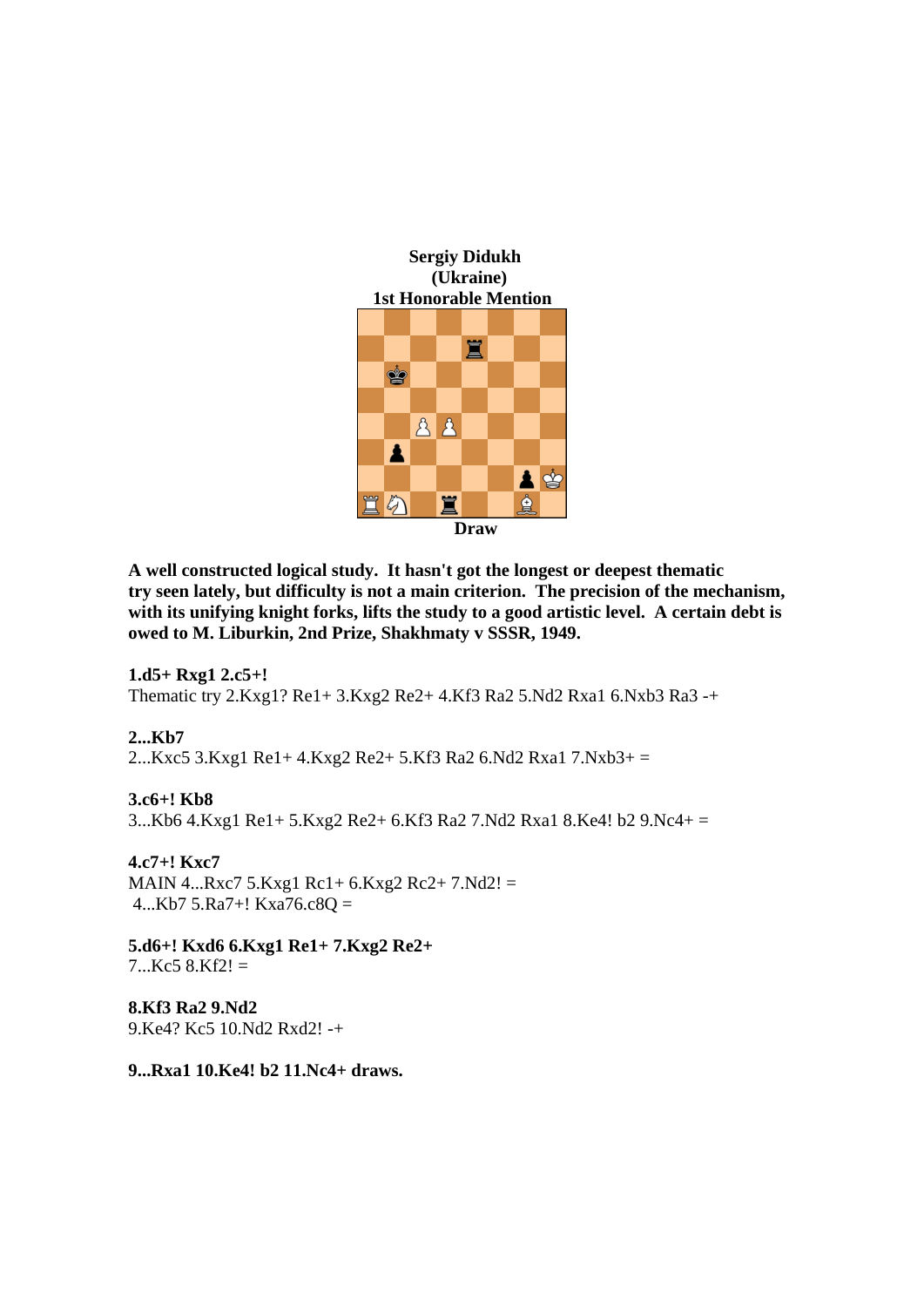



 **The corner-to-corner moves by the Bishop are incredible. It zips back and forth to avoid echoed shut-offs by the enemy Knight, then is trapped on a1, but the King arrives just in time. The first five move pairs only add clutter to what should have been a most remarkable bishop versus knight study.** 

## **1.Rg1 h2 2.Bc3+ Kf7 3.Rh1 Be4+ 4.Kxe4 Ng3+ 5.Kf3 Nxh1 6.Kg2 Nf2**

6...Ng3 7.Kxh2 Ne4 *(7...Ne2 8.Bh8! =)* 8.Ba1! =. This variation compliments nicely the main line

## **7.Kxh2 Nd1 8.Bh8!**

8.Ba1? Ke6 9.Kg2 Kd5 10.Kf3 Kc4 11.Ke2 Nb2 12.Kd2 Kb3 13.Kc1 Ka2 -+

**8...Ne3 9.Ba1!**  9.Kg3? Nf5+! 10.Kf4 Ng7 -+ 9.Kg1? Ke6 10.Kf2 Ng4+! 11.Kf3 Nf6 -+

**9...Nc2 10.Bh8! Ne3**  10...Ke6 11.Kg3(Kg2) Kd5 12.Kf3 Nd4+ 13.Ke3 =

## **11.Ba1! Ke6 12.Kg3 Kd5 13.Kf3 Nd1 14.Ke2 Nb2 15.Kd2 draw**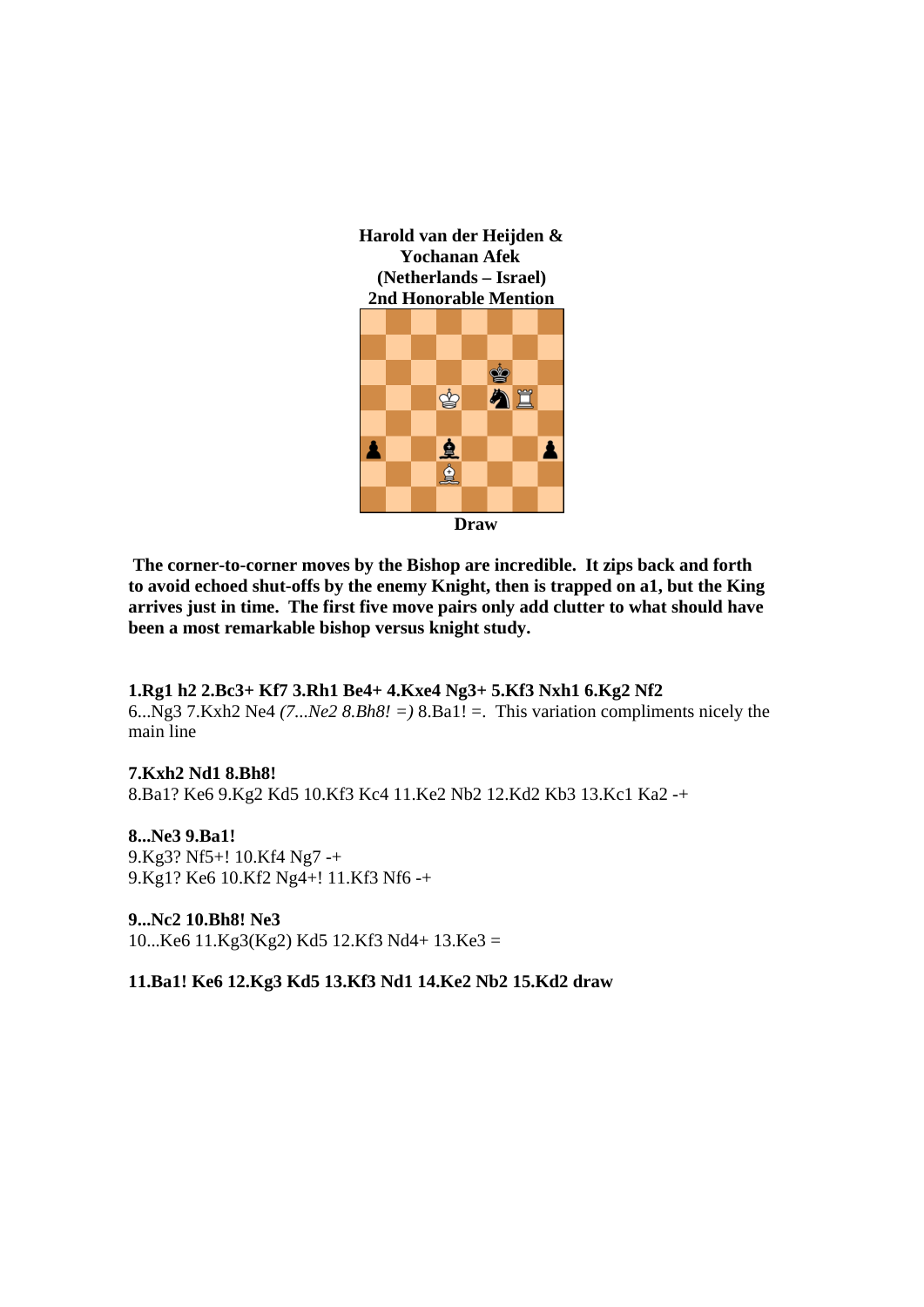

 **There are many checking moves in the solution to this study. Perhaps some will find so many checks annoying. I think the study is a good puzzle. Only some tricky maneuvering allows the white King to escape the black Queen's blows; a process that one could argue amounts to a systematic maneuver of two units. The case for this would be easier to make if the movements were very precise, but some minor duals are present.** 

**1.O-O! Kb2 2.Qe2+ Ka3**  2...Kc3 3.Rc1+ Kd4 4.Qd2+ Bd3 5.Qc3+ -

**3.Qe3+ Ka4** 

3...Kb4 4.Rb1+ Kc4 5.Qe2+Kd4 6.Rb4+ -

**4.Rf4! Qg5+ Kf1(Kf2) Qg2+ 6.Ke1 Qh1+ 7.Kd2** [Minor dual 7.Ke2 Qg2+ 8.Kd1 Qc2+ etc.] **7...Qh2+ 8.Kd1 Qc2+9.Ke1 Qb1+ 10.Kf2 Qc2+ 11.Kg3**  11.Qe2? Qc5+ 12.Qe3 *(12.Ke1 Qg1+ 13.Kd2 Qd4+ =)* 12...Qc2+ loss of time

**11...Qg2+12.Kh4 Qh2+ 13.Kg5 Qg2+ 14.Kxh5**   $14.Kf6 Qg6+ 15.Ke5 Qe8+ =$ 

**14...Qg6+ 15.Kh4 Qh6+ 16.Kg3 Qg5+ 17.Kf2 Qg2+ 18.Ke1 Qh1+ 19.Kd2** [Minor dual 19.Ke2 Qg2+ 20.Kd1 etc.] **19...Qh2+ 20.Kd1 Qc2+ 21.Ke1 Qb1+ 22.Kf2 Qb2+ 23.Kg3**  23.Qe3?Qd4+ 24.Kg3 Qc3+ 25.Kf2 Qd4+ 26.Qe3 Qb2+ loss of time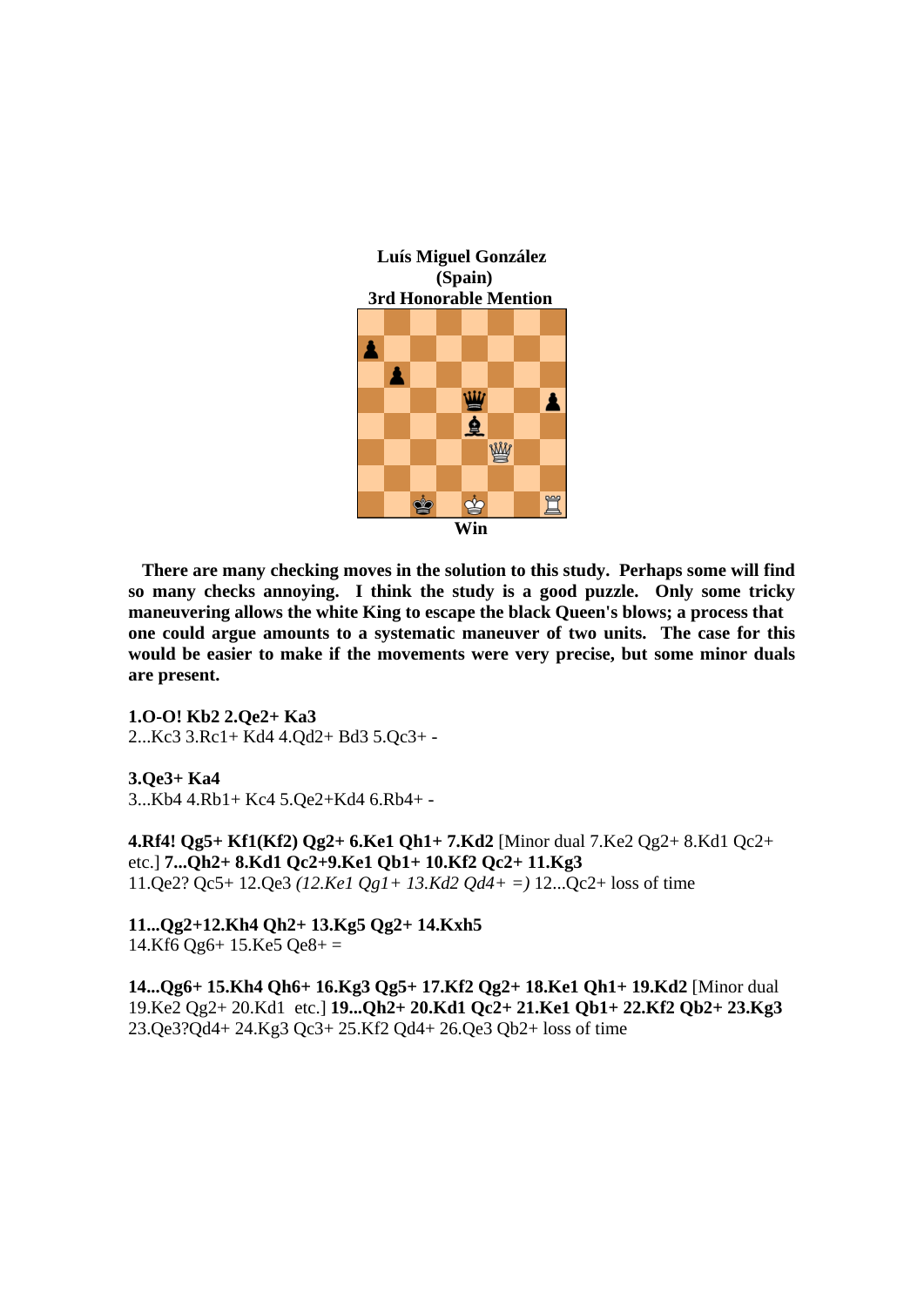**23...Qg7+**  23...Qg2+ 24.Kh4 Qh1+ 25.Kg5 Qg2+ 26.Rg5 +-

**24.Rg4!Qc7+ 25.Kf2 Qc2+ 26.Qe2! Qc5+ 27.Ke1 Qb4+**  27...Qc3+ 28.Qd2 Qc4 29.Kf2! +-

#### **28.Kf1!**

28.Qd2? Qb1+ 29.Kf2 Kb5! 30.Qe2+Bd3 31.Qe5+ Kc6! 32.Qe6+ Kc5 33.Qe3+ Kb5(Kc6) 34.Qe8+ Kc5! 35.Qc8+ Kb5 36.Qd7+ Kc5 37.Qd4+ Kc6 =

## **28...Qf8+ 29.Qf2!**

 $29.Kg1?$  Qc5+ =

## **29...Qb4 30.Qa2+ Kb5 31.Qe2+ wins**



 **The pawns are threatening, but White turns the tables with good and simple tactics. The composer makes chameleon echo model mates seem effortless. The try 2.Ke8? is also appreciated. The first move by Black isn't necessary. It would be better to start with White's move Ke7+!**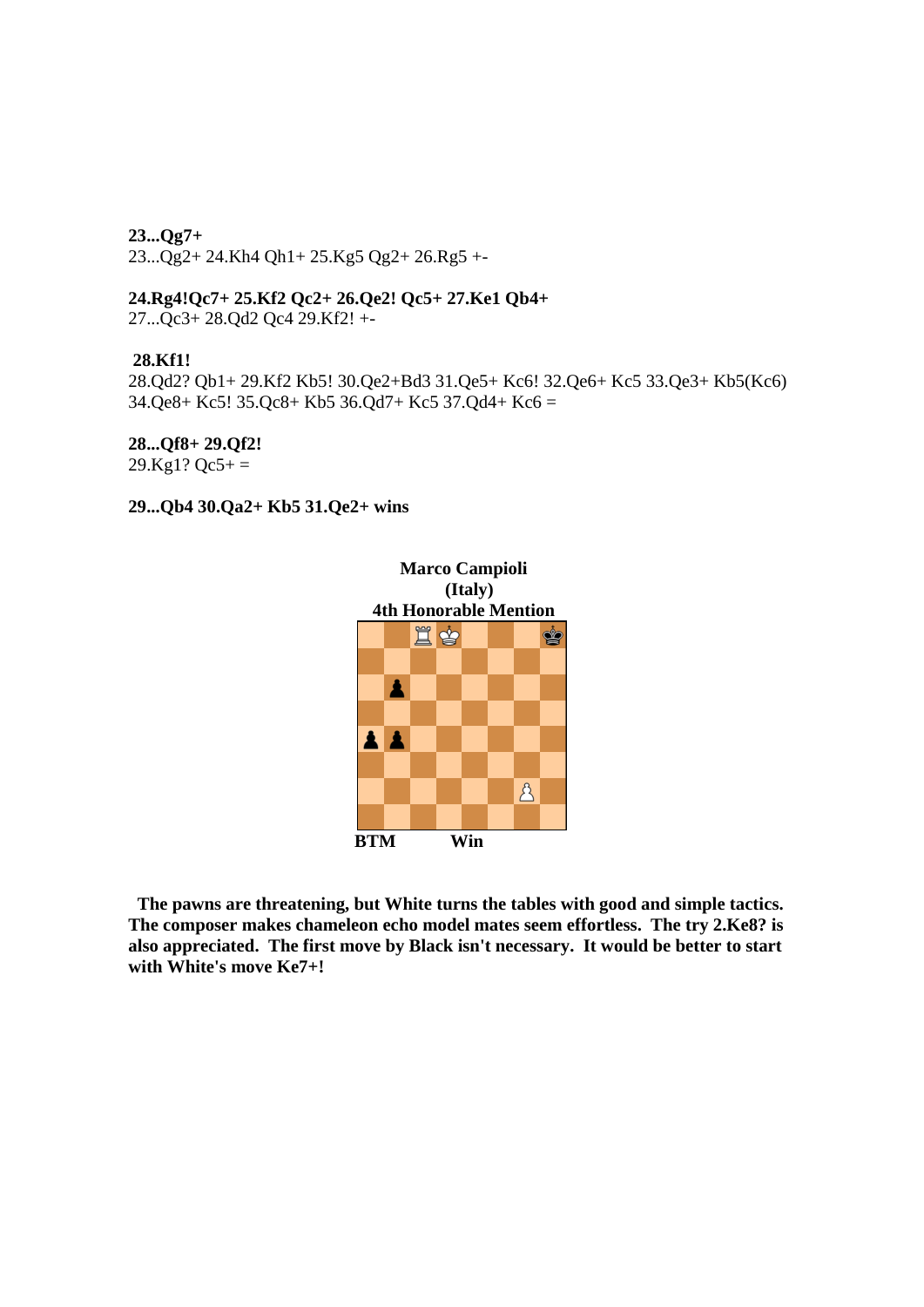**1...b3**  1...a3 2.Ra8 +-

## **2.Ke7+!**

A good try is 2.Ke8? Kg7! 3.Rc7+ Kf6 4.Rb7 Ke5 5.Rxb6 Kd4 6.g4 Kc3 7.g5 a3 8.g6  $a2 =$ 

**2...Kg7 3.Rc4 a3**  3...b2 4.Rg4+ Kh7 5.Kf7 Kh6 6.Rb4 a3 7.Rb5 transposes to main line

**4.Rg4+ Kh7 5.Kf7 Kh6 6.Kf6 Kh7**  MAIN 6...Kh5 7.Ra4! *(7.Rb4? a2 8.Ra4 b5! -+)* 7...a2 8.g3 b2 9.Rh4 **Mate**

## **7.Rg7+ Kh8**

7...Kh6 8.g4 a2 9.Ra7 b210.Rxa2 b1Q 11.Rh2 **Mate**

# **8.Kf7**

8.Kg6? b2! -+

**8...b2 9.Rg8+**  9.Rg3? b1Q -+

## **9...Kh7 10.Rg5 Kh6 11.Rb5 a2 12.g4 ~ 13.Ra5 Mate**